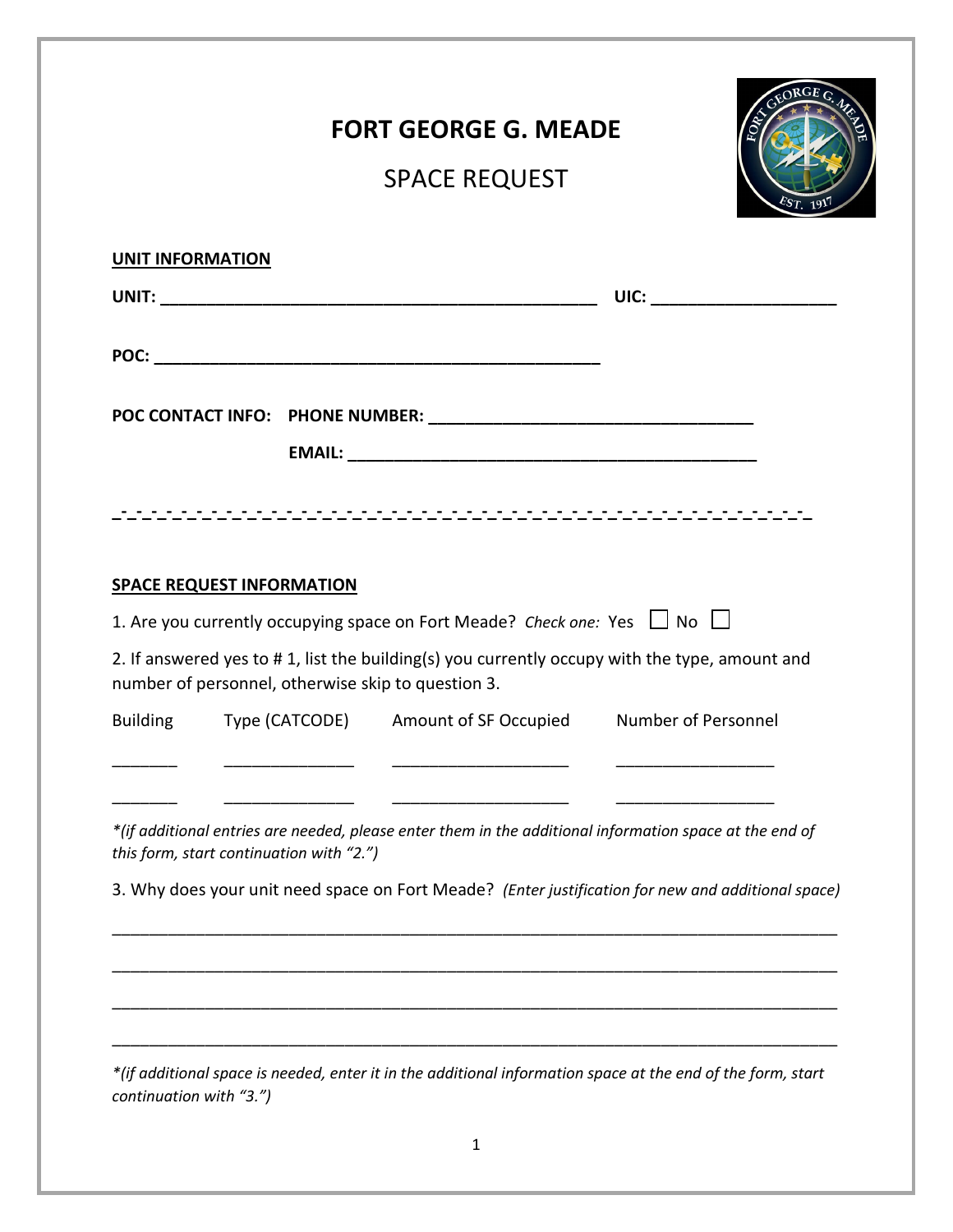|                                                                                                                                         | <b>UIC:</b> The contract of the contract of the contract of the contract of the contract of the contract of the contract of the contract of the contract of the contract of the contract of the contract of the contract of the con |  |  |  |  |                                                                                                                  |
|-----------------------------------------------------------------------------------------------------------------------------------------|-------------------------------------------------------------------------------------------------------------------------------------------------------------------------------------------------------------------------------------|--|--|--|--|------------------------------------------------------------------------------------------------------------------|
| 4. Enter the number of personnel requesting space for: ______________<br>5. Enter number of open space cubicles needed: _______________ |                                                                                                                                                                                                                                     |  |  |  |  |                                                                                                                  |
|                                                                                                                                         |                                                                                                                                                                                                                                     |  |  |  |  | 6. Enter number of offices needed: ____________<br>7. Do you require SCIF space? Check one: Yes $\Box$ No $\Box$ |
|                                                                                                                                         | 8. If answered yes to #7, list information below, otherwise skip to question 9.                                                                                                                                                     |  |  |  |  |                                                                                                                  |
| Number of Personnel                                                                                                                     | cubicles<br>offices<br>other                                                                                                                                                                                                        |  |  |  |  |                                                                                                                  |
| 9. Do you require storage? Circle one: Yes                                                                                              | - No                                                                                                                                                                                                                                |  |  |  |  |                                                                                                                  |
|                                                                                                                                         | 10. Does the storage need to be temperature controlled? Check one: Yes $\Box$ No $\Box$                                                                                                                                             |  |  |  |  |                                                                                                                  |
|                                                                                                                                         | 11. Does the storage need to be co-located with office space? Check one: Yes $\Box$ No $\Box$                                                                                                                                       |  |  |  |  |                                                                                                                  |
|                                                                                                                                         | 12. List any special requirements for storage (i.e. chemicals):                                                                                                                                                                     |  |  |  |  |                                                                                                                  |
|                                                                                                                                         |                                                                                                                                                                                                                                     |  |  |  |  |                                                                                                                  |
| continuation with "12.")                                                                                                                | *(if additional space is needed, enter it in the additional information space at the end of the form, start                                                                                                                         |  |  |  |  |                                                                                                                  |
|                                                                                                                                         | 13. Can your unit share space with another unit? Check one: Yes $\Box$ No $\Box$                                                                                                                                                    |  |  |  |  |                                                                                                                  |
|                                                                                                                                         |                                                                                                                                                                                                                                     |  |  |  |  |                                                                                                                  |
| continuation with "14.")                                                                                                                | *(if additional space is needed, enter it in the additional information space at the end of the form, start                                                                                                                         |  |  |  |  |                                                                                                                  |
|                                                                                                                                         |                                                                                                                                                                                                                                     |  |  |  |  |                                                                                                                  |
|                                                                                                                                         |                                                                                                                                                                                                                                     |  |  |  |  |                                                                                                                  |
| <b>ADDITIONAL INFORMATION</b>                                                                                                           |                                                                                                                                                                                                                                     |  |  |  |  |                                                                                                                  |